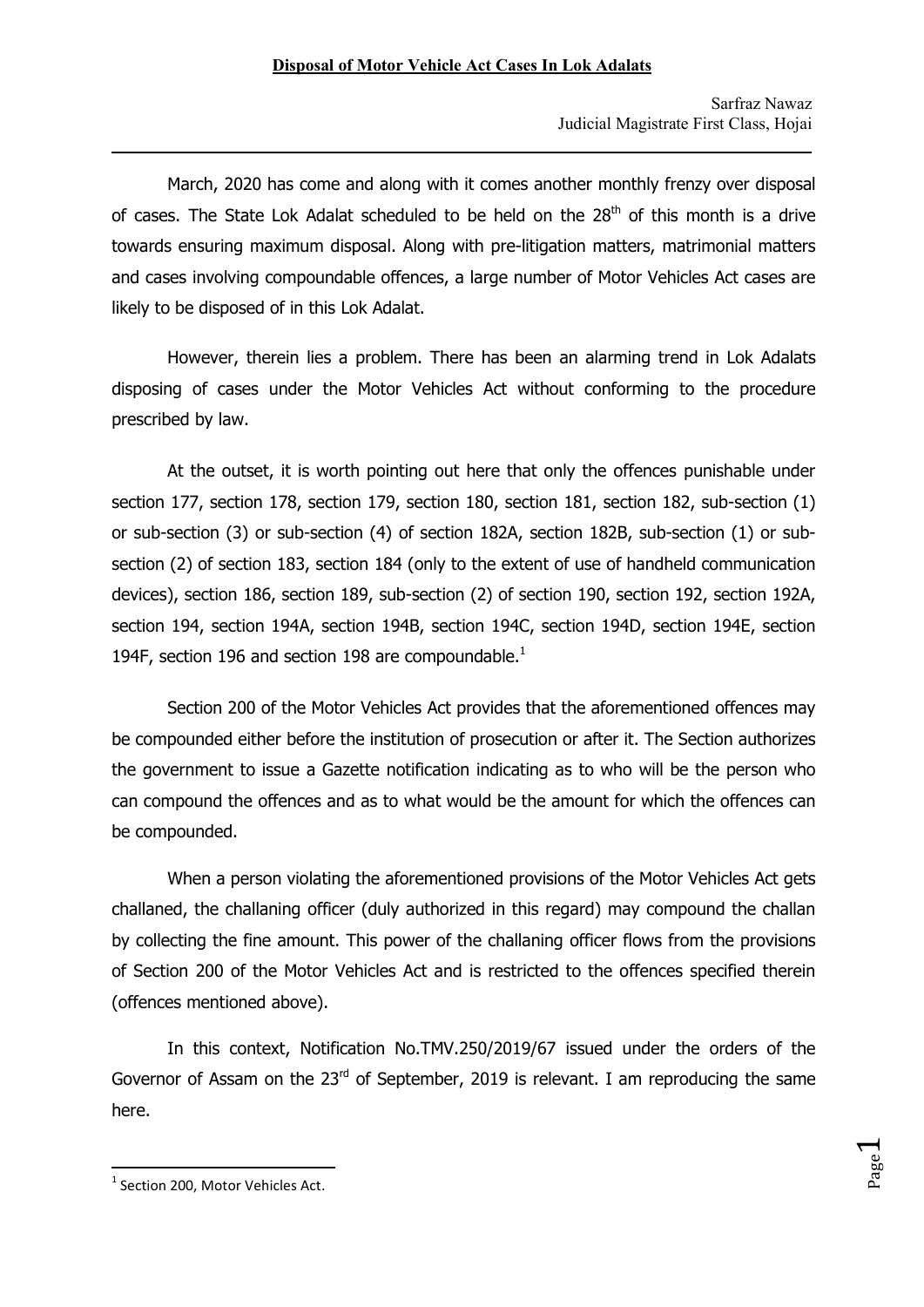পঞ্জীভক্ত নম্বৰ - ৭৬৮ /৯৭

Registered No.-768/97



# **THE ASSAM GAZETTE**

## অসাধাৰণ

## **EXTRAORDINARY**

প্ৰাপ্ত কৰ্ত্তত্বৰ দ্বাৰা প্ৰকাশিত

PUBLISHED BY THE AUTHORITY

নং 427 দিশপৰ, বধবাৰ, 9 অক্টোবৰ, 2019, 17 আহিন, 1941 শেক) No. 427 Dispur, Wednesday, 9th October, 2019, 17th Asvina, 1941 (S. E.)

## **GOVERNMENT OF ASSAM** ORDERS BY THE GOVERNOR **TRANSPORT DEPARTMENT**

### **NOTIFICATION**

The 23rd September, 2019

No. TMV.250/2019/67.- In supersession of Govt. of Assam Notification No. TMV.293/99/48-A dated 08/01/2003 and in exercise of powers conferred under Section 200(1) of the Motor Vehicle Act, 1988 as amended by the Motor Vehicle (Amendment) Act, 2019, the Governor of Assam is pleased, to empower either before or after institution of the prosecution, under mentioned officers to compound offences committed under Section 177, 178, 179, 180, 181, 182, 182A(1), 182A(3), 182A(4), 182B, 183(1), 183(2), 184(C), 186, 189, 190(2), 192, 192A, 194, 194A, 194B, 194C, 194D, 194E, 194F, 196, 198 of the aforesaid Act for such amount as specified below:-

(A). Designated officers: - Commissioner of Transport, Addl. Commissioner of Transport, Joint Commissioner of Transport, Deputy Commissioner of Transport, Asstt. Commissioner of Transport, District Transport Officer and Enforcement Inspector of the Transport Department, Assam

| SI.<br>No.     | <b>Section</b> | <b>Offences</b>                                                                                         | Amount of<br>C.F for the<br><b>Ist offence</b><br>(in Rs.) | Amount of C.F<br>for the<br>subsequent<br>offence (in Rs.) |
|----------------|----------------|---------------------------------------------------------------------------------------------------------|------------------------------------------------------------|------------------------------------------------------------|
|                | 177            | General Offence                                                                                         | 500                                                        | 1,500                                                      |
|                | 178(1)         | Travel without ticket                                                                                   | 500                                                        | 500                                                        |
|                | 178(2)         | <b>Travel without ticket</b>                                                                            | 500                                                        | 500                                                        |
| $\overline{4}$ | 178(3)         | Refusal to ply contract carriage or carry<br>passenger<br>A) Two and Three Wheeler<br>B) in other cases | A)50<br>B) 500                                             | (A)50<br>(B)500                                            |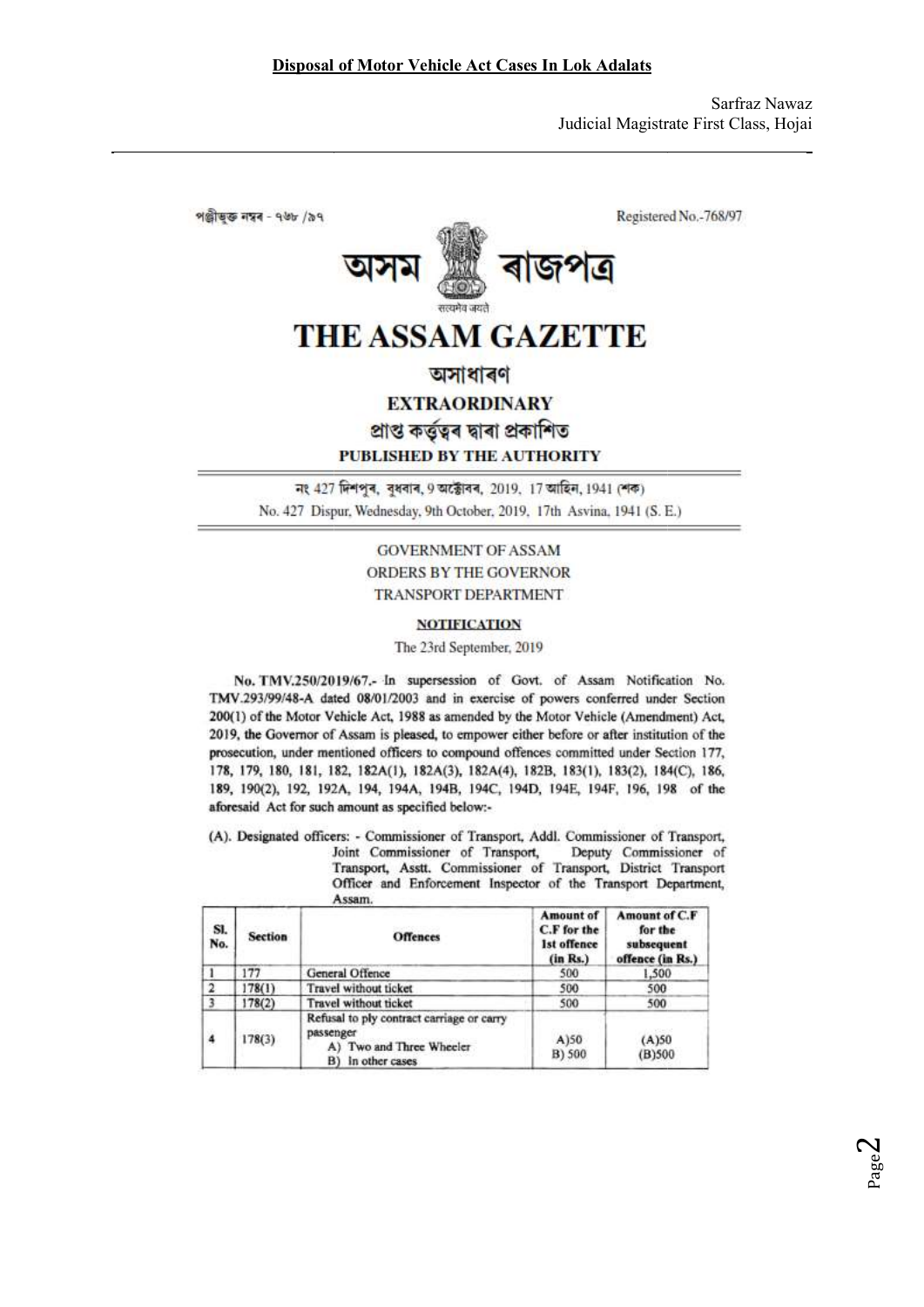$\overline{\phantom{a}}$ 

| 5              | 179(1)     | Disobedience of order of authorities                                                                                       | 2,000                                  | 2,000                                                          |
|----------------|------------|----------------------------------------------------------------------------------------------------------------------------|----------------------------------------|----------------------------------------------------------------|
| 6              | 179(2)     | Refuse to supply information wilfully.                                                                                     | 2,000                                  | 2,000                                                          |
| $\overline{7}$ | 180        | Allowing Unauthorised person to drive<br>vehicle                                                                           | 5,000                                  | 5,000                                                          |
| 8              | 181        | Driving without licence                                                                                                    | 5,000                                  | 5,000                                                          |
| 9              | 182(1)     | Driving vehicle during<br>disqualification/suspension                                                                      | 10,000                                 | 10,000                                                         |
| 10             | 182(2)     | Offences relating to Conductor Licence.                                                                                    | 10,000                                 | 10,000                                                         |
| $\mathbf{11}$  | 182 B      | Prohibition of Registration & Fitness<br>Certificate to oversized vehicles violating<br>Section 62 A read with section 110 | 10,000                                 | 10,000                                                         |
| 12             | 183(1)(i)  | Driving LMV with excess speed                                                                                              | 2,000                                  | Impounding of<br>Driving License<br>as per<br>Section $206(4)$ |
| 13             | 183(1)(ii) | Driving HMV/MMV Passenger with<br>excess speed.                                                                            | 4,000                                  | Impounding of<br>Driving License<br>as per<br>Section206(4)    |
| 14             | 184(C)     | Using Mobile phone while driving                                                                                           | 5,000                                  | 10,000                                                         |
| 15             | 186        | Driving when mentally or physically unfit.                                                                                 | 1,000                                  | 2,000                                                          |
| 16             | 189        | Racing and trials of speed.                                                                                                | 5,000                                  | 10,000                                                         |
| 17             | 190(2)     | Violating Air and Noise Pollution                                                                                          | 10,000                                 | 10,000                                                         |
| 18             | 192        | Using vehicle without registration and F.C.                                                                                | 5,000                                  | 10,000                                                         |
| 19             | 192 A      | Vehicle without permit and violating<br>permit conditions                                                                  | 10,000                                 | 10,000                                                         |
| 20             | 194(1)     | Overloading goods vehicle                                                                                                  | 20,000 and<br>2,000 per<br>extra tonn. | 20,000 and<br>2,000 per extra<br>tonn                          |
| 21             | 194(1)A    | Carrying over dimension projections                                                                                        | 20,000                                 | 20,000                                                         |
| 22             | 194(2)     | Refusal for weighing of goods carriages.                                                                                   | 40,000                                 | 40,000                                                         |
| 23             | 194 A      | Carrying excess passenger in transport<br>vehicle                                                                          | 200 per<br>extra.<br>passenger         | 200 per extra<br>passenger                                     |
| 24             | 194 B(1)   | Driver or passenger without Seat belt                                                                                      | 1,000                                  | 1,000                                                          |
| 25             | 194B(2)    | Carrying children below 14yr without<br>safety belt/child restraint system                                                 | 1,000                                  | 1,000                                                          |
| 26             | 194 C      | Riding more than two persons in two<br>wheeler                                                                             | 1,000                                  | 1,000                                                          |
| 27             | 194 D      | Riding Without Helmets by both driver &<br>pillion                                                                         | 1,000                                  | 1,000                                                          |
| 28             | 194 E      | Not providing way for emergency vehicles<br>(Fire Service or Ambulance)                                                    | 10,000                                 | 10,000                                                         |
| 29             | 194F(a)    | Using horn needlessly or continuously/<br>prohibited area                                                                  | 1,000                                  | 2,000                                                          |
| 30             | 194F(b)    | Release of exhaust gas other than silencer                                                                                 | 1,000                                  | 2,000                                                          |
| 31             | 196        | Driving without insurance                                                                                                  | 2,000                                  | 4,000                                                          |

(B). Designated officer:- Commissioner of Transport, Addl. Commissioner of Transport, Deputy Commissioner of Transport, Asstt. Commissioner of Transport, District Transport Officer and Motor Vehicle Inspector of the Transport Department, Assam.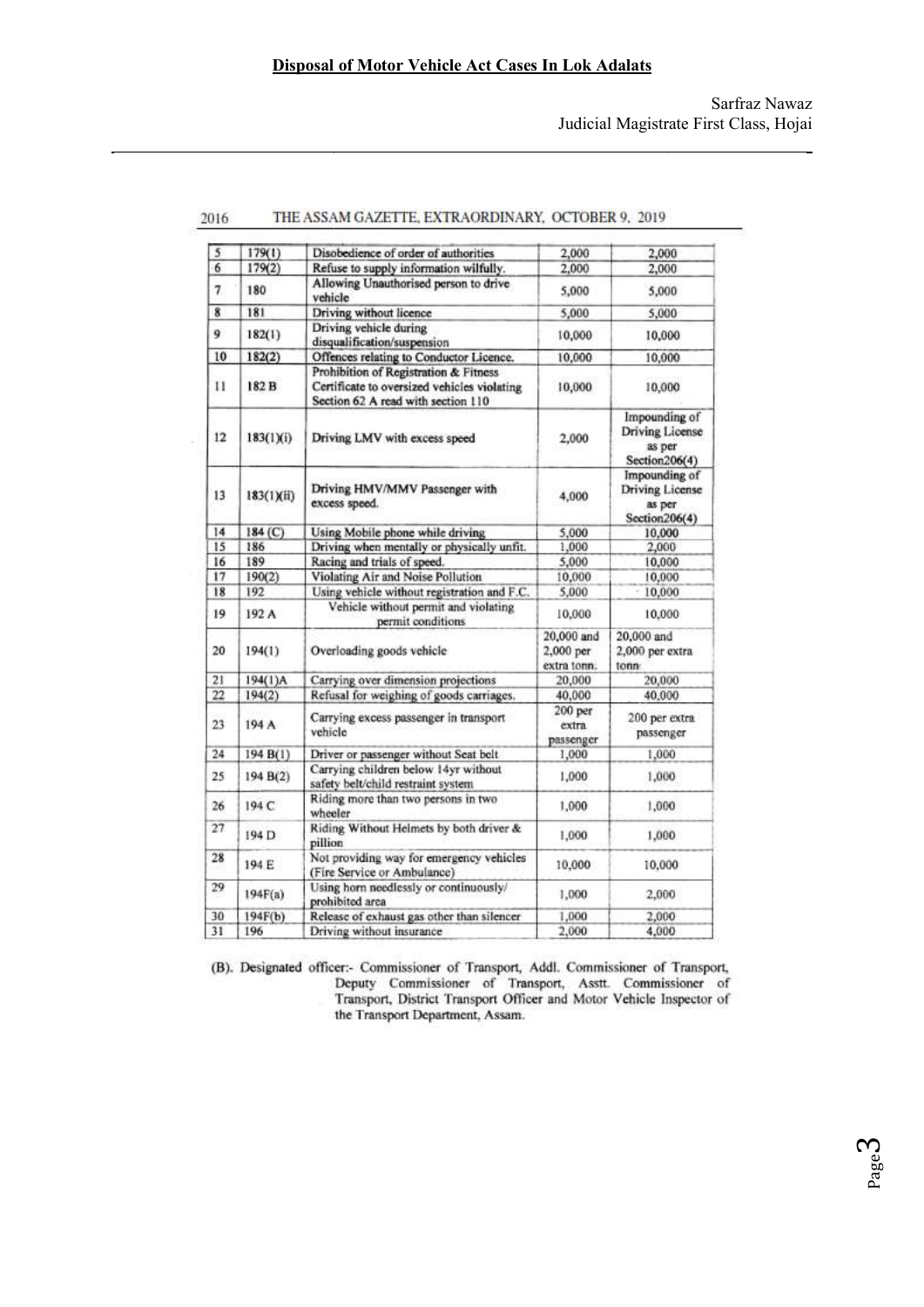| SI.<br>No.              | <b>Section</b> | Offences                                                                                                           | Amount of<br>C.F for the 1st<br>offences (in<br>Rs. | Amount of<br>C.F for the<br>subsequent<br>offences (in<br><b>Rs.)</b> |
|-------------------------|----------------|--------------------------------------------------------------------------------------------------------------------|-----------------------------------------------------|-----------------------------------------------------------------------|
| 1                       | 177            | General Offence                                                                                                    | 500                                                 | 1,500                                                                 |
| $\overline{\mathbf{2}}$ | 178(1)         | Travel without ticket                                                                                              | 500                                                 | 500                                                                   |
| 3                       | 178(2)         | Travel without ticket                                                                                              | 500                                                 | 500                                                                   |
| 4                       | 178(3)         | Refusal to ply contract carriage<br>A) Two and Three Wheeler<br>B) In other cases                                  | A) 50<br>B) 500                                     | A) 50<br>B) 500                                                       |
| 5                       | 179(1)         | Disobedience of order of authorities                                                                               | 2,000                                               | 2,000                                                                 |
| 6                       | 179(2)         | Refuse to supply information wilfully.                                                                             | 2.000                                               | 2,000                                                                 |
| 7                       | 180            | Allowing Unauthorised person to drive<br>vehicle                                                                   | 5,000                                               | 5,000                                                                 |
| 8                       | 181            | Driving without licence                                                                                            | 5,000                                               | 5,000                                                                 |
| 9                       | 182(1)         | Driving vehicle during                                                                                             | 10,000                                              | 10,000                                                                |
| 10                      | 182(2)         | disqualification/suspension<br>Offences relating to Conductor Licence.                                             |                                                     |                                                                       |
|                         |                | Alteration of motor vehicle by owner not                                                                           | 10,000                                              | 10,000                                                                |
| 11                      | $182 - A(4)$   | permitted by Act Rules                                                                                             | 5,000 per alteration                                |                                                                       |
| 12                      | 182B           | Prohibition of Registration & Fitness<br>Certificate to oversized vehicles violating<br>Section 62 A read with 110 | 10,000                                              | 10,000                                                                |
| 13                      | 183(1)(i)      | Driving LMV with excess speed                                                                                      | 2,000                                               | Impounding of<br>Driving<br>License as per<br>Section206(4)           |
| 14                      | 183(1)(ii)     | Driving HMV/MMV Passenger with excess<br>speed.                                                                    | 4,000                                               | Impounding of<br>Driving<br>License as per<br>Section206(4)           |
| 15                      | 184 (C)        | Using Mobile phone while driving                                                                                   | 5,000                                               | 10,000                                                                |
| 16                      | 186            | Driving when mentally or physically unfit.                                                                         | 1,000                                               | 2,000                                                                 |
| 17                      | 189            | Racing and trials of speed.                                                                                        | 5,000                                               | 10,000                                                                |
| 18                      | 190(2)         | Violating Air and Noise Pollution                                                                                  | 10,000                                              | 10,000                                                                |
| 19                      | 192            | Using vehicle without registration and F.C.                                                                        | 5,000                                               | 10,000                                                                |
| 20                      | 192 A          | Vehicle without permit and violating permit<br>conditions                                                          | 10,000                                              | 10,000                                                                |
| 21                      | $194(1)$ A     | Carrying over dimension projections                                                                                | 20,000                                              | 20,000                                                                |
| 22                      | 194 A          | Carrying excess passenger in transport<br>vehicle                                                                  | 200 per extra<br>passenger                          | 200 per extra<br>passenger                                            |
| 23                      | 194 B(1)       | Driver or passenger without Seat belt                                                                              | 1,000                                               | 1,000                                                                 |
| 24                      | 194 B(2)       | Carrying children below 14yr without safety<br>belt/child restraint system                                         | 1,000                                               | 1,000                                                                 |
| 25                      | 194 C          | Riding more than two persons in two wheeler                                                                        | 1,000                                               | 1,000                                                                 |
| 26                      | 194 D          | Riding Without Helmets by both driver &<br>pillion                                                                 | 1,000                                               | 1,000                                                                 |
| 27                      | 194 E          | Not providing way for emergency vehicles<br>(Fire Service or Ambulance)                                            | 10,000                                              | 10,000                                                                |
| 28                      | 194F(a)        | Using horn needlessly or continuously/<br>prohibited area                                                          | 1,000                                               | 2,000                                                                 |
| 29                      | 194F(b)        | Release of exhaust gas other than silencer                                                                         | 1.000                                               | 2,000                                                                 |
| 30                      | 196            | Driving without insurance                                                                                          | 2,000                                               | 4,000                                                                 |
|                         |                |                                                                                                                    |                                                     |                                                                       |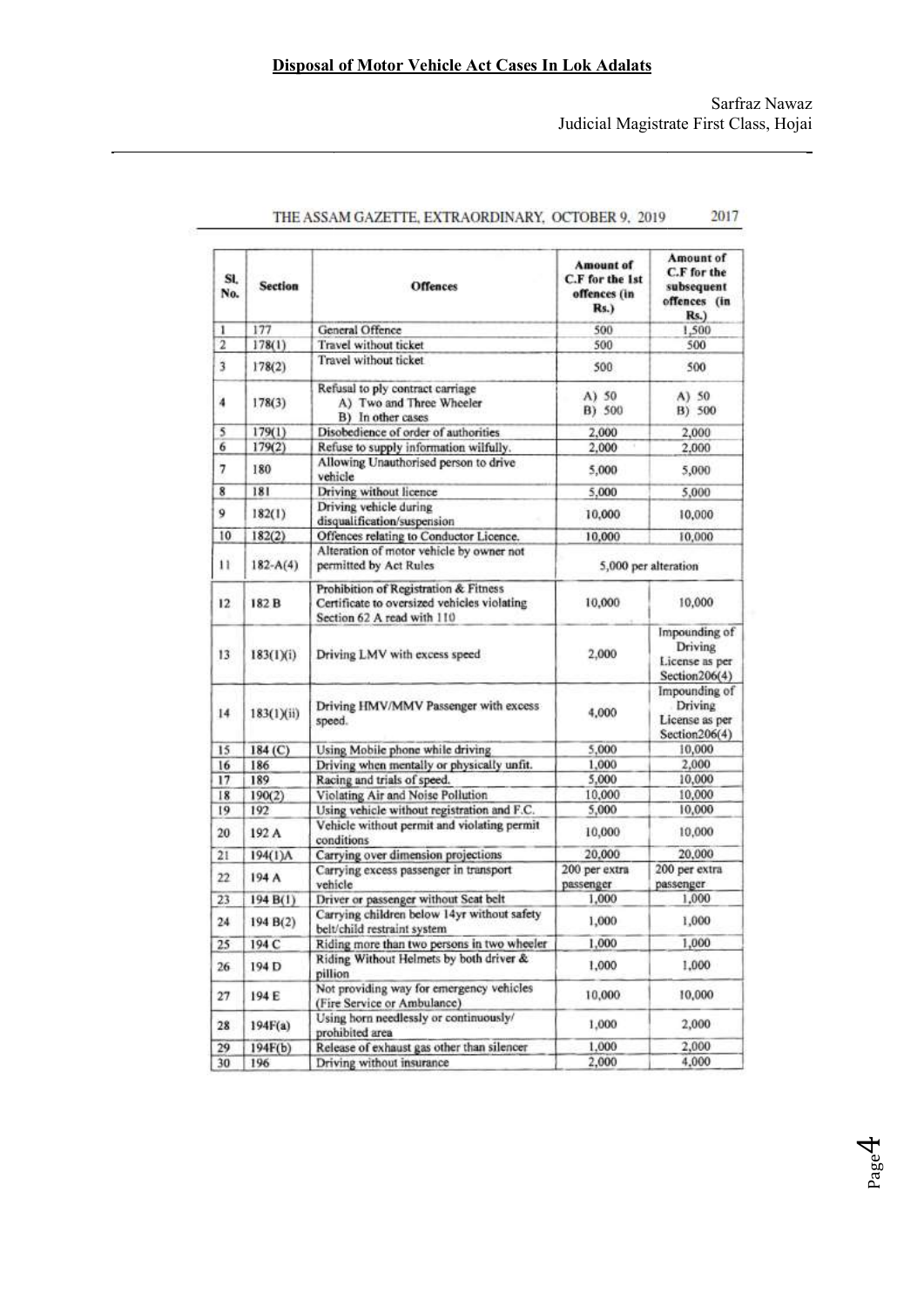(C). Designated officer:-Commissioner of Transport, Addl. Commissioner of Transport, Deputy Commissioner of Transport, Asstt. Commissioner of Transport and District Transport Officer of the Transport Department, Assam.

| <b>Administration</b><br>SI-<br>No. | <b>Section</b> | <b>Offences</b>                                                                                  | Amount of<br>C.F for the<br>1st offences<br>(in Rs.) | Amount of<br>C.F for the<br>subsequent<br>offences (in<br>Rs. |
|-------------------------------------|----------------|--------------------------------------------------------------------------------------------------|------------------------------------------------------|---------------------------------------------------------------|
|                                     | 177            | General Offence                                                                                  | 500                                                  | 1,500                                                         |
| $\overline{2}$                      | $182 - A(1)$   | Offences relating to sale of vehicle by<br>Dealer/Manufacturer/importer violating<br>chapter VII | 1,00,000 per vehicle                                 |                                                               |
| 3                                   | $182 - A(3)$   | Offence relating to sale of unauthorised<br>critical safety component Chapter VII                | 1,00,000 per component                               |                                                               |
|                                     | 189            | Racing and trials of speed.                                                                      | 5,000                                                | 10,000                                                        |
| 5                                   | 198            | Unauthorized interference with vehicle                                                           | 1.000                                                | 1,000                                                         |

(D). Designated officer:-

(I). Superintendent of Police, Addl. Superintendent of Police, Deputy Superintendent of Police, Inspector, Sub-inspector.

(II). For Guwahati Commissionerate:- Commissioner of Police, Joint Commissioner of Police, Deputy Commissioner of Police, Asstt. Commissioner of Police, Inspector, Sub-inspector.

| SI.<br>No.     | <b>Section</b> | <b>Offences</b>                                       | Amount of<br>C.F for the<br>1st offences<br>(in Rs.) | <b>Amount of C.F for</b><br>the subsequent<br>offences (in Rs.) |
|----------------|----------------|-------------------------------------------------------|------------------------------------------------------|-----------------------------------------------------------------|
| 1              | 177            | General Offence                                       | 500                                                  | 1,500                                                           |
| $\overline{2}$ | 179(1)         | Disobedience of order of authorities                  | 2,000                                                | 2,000                                                           |
| 3              | 179(2)         | Refuse to supply information wilfully.                | 2,000                                                | 2,000                                                           |
| 4              | 180            | Allowing unauthorized person to drive<br>vehicle      | 5,000                                                | 5,000                                                           |
| 5              | 181            | Driving without licence                               | 5,000                                                | 5.000                                                           |
| 6              | 182(i)         | Driving vehicle during<br>disqualification/suspension | 10,000                                               | 10,000                                                          |
| $\overline{7}$ | 182(ii)        | Offences relating to conductor licences               | 10,000                                               | 10,000                                                          |
| $\mathbf{R}$   | 183(i)         | Driving LMV with excess speed                         | 2,000                                                | Impounding of<br>Driving License as<br>per Section206(4)        |
| 9              | 183(ii)        | Driving HMV/MMV Passenger with<br>excess speed.       | 4.000                                                | Impounding of<br>Driving License as<br>per Section206(4)        |
| 10             | 184(c)         | Using Mobile phone while driving                      | 5,000                                                | 10,000                                                          |
| $\mathbf{11}$  | 186            | Driving when mentally or physically<br>unfit          | 1,000                                                | 2,000                                                           |
| 12             | 190(2)         | Violating Air and Noise Pollution                     | 10,000                                               | 10,000                                                          |
| 13             | 192            | Using vehicle without registration and<br>F.C.        | 5,000                                                | 10,000                                                          |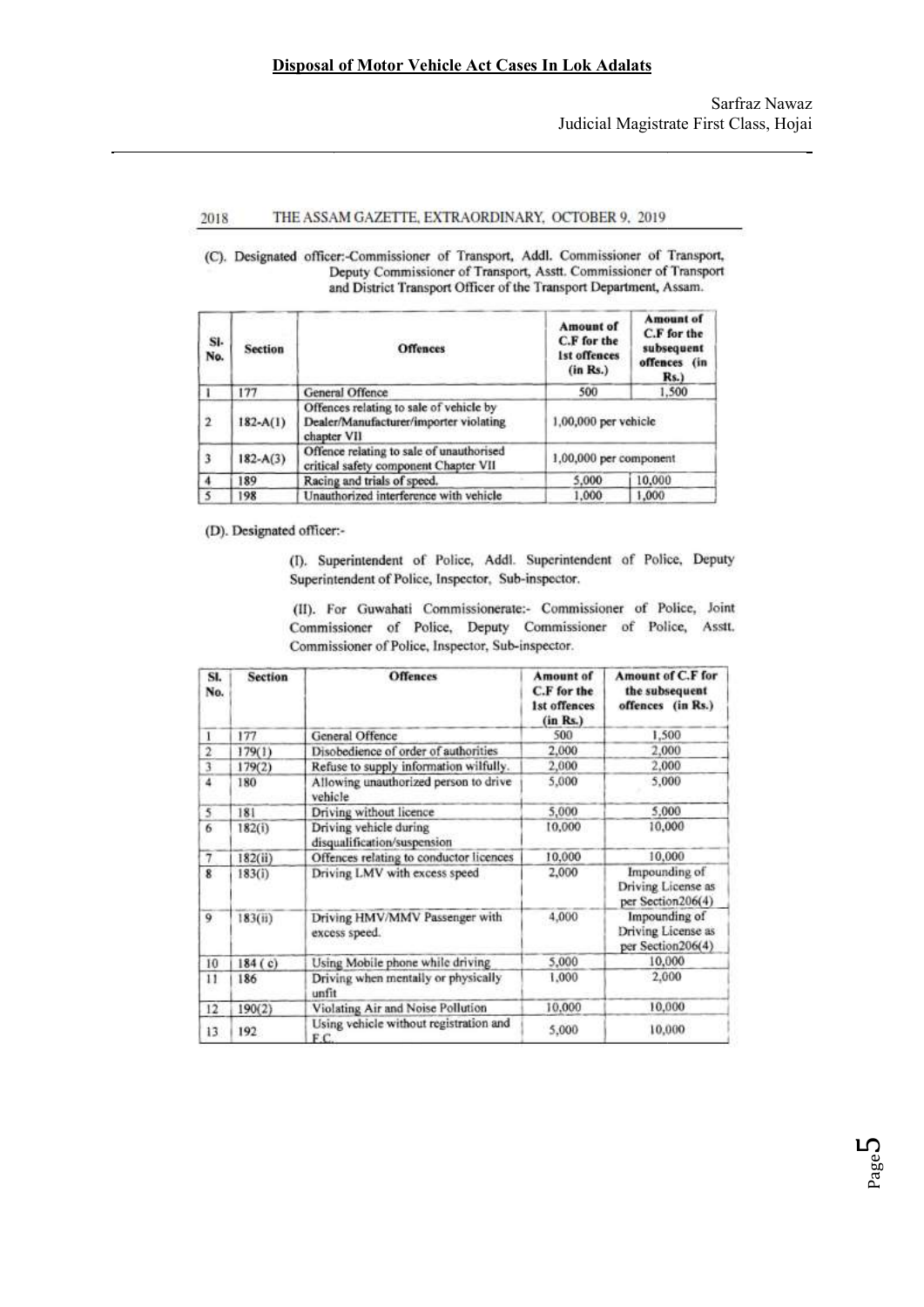| 14 | 196              | Driving without insurance                                                  | 2.000  | 4,000  |
|----|------------------|----------------------------------------------------------------------------|--------|--------|
| 15 | 198              | Unauthorized interference with vehicle                                     | 1,000  | 1,000  |
| 16 | 194 B(1)         | Driver or passenger without Seat belt                                      | 1,000  | 1.000  |
| 17 | 194 B(2)         | Carrying children below 14yr without<br>safety belt/child restraint system | 1,000  | 1.000  |
| 18 | 194 C            | Riding more than two persons in two<br>wheeler                             | 1.000  | 1,000  |
| 19 | 194 <sub>D</sub> | Riding Without Helmets by both driver<br>& pillion                         | 1,000  | 1,000  |
| 20 | 194 E            | Not providing way for emergency<br>vehicles (Fire Service or Ambulance)    | 10,000 | 10,000 |
| 21 | 194F(a)          | Using horn needlessly or continuously/<br>prohibited area                  | 1,000  | 2,000  |
| 22 | 194F(b)          | Release of exhaust gas other than<br>silencer                              | 1,000  | 2,000  |

> B. R. SAMAL, Principal Secretary to the Govt. of Assam, Transport Department.

Guwahati : Printed and Published by the Dy. Director, Directorate of Printing & Stationery, Assam, Guwahati-21. Extraordinary Gazette No. 853 - 10 + 10 - 09 - 10 - 2019. (visit at-dpns.assam.gov.in)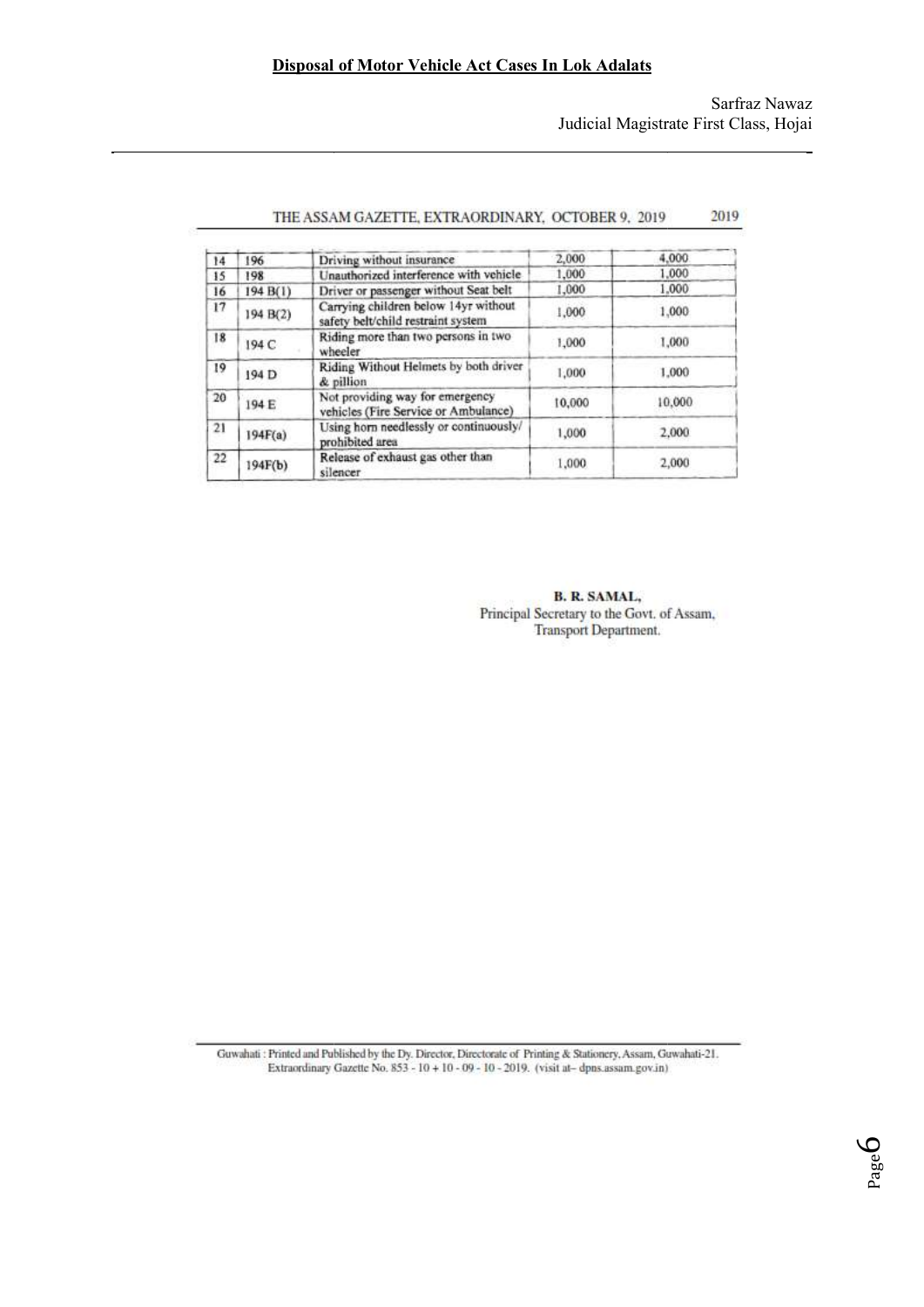$\overline{a}$ 

-

Thus, it is quite clear that the aforementioned officials are the only ones who have been authorized to compound the offences in question by collecting the specified amount.

This can be done at the time of issuance of the challan and on payment of the prescribed amount, the offence is compounded. Or in the alternative, once prosecution is initiated on the basis of the traffic challan, the authorized officer can compound the offence in court by collecting the specified amount. In either case, the offender's penal liability ends. I hasten to add that some additional liabilities for the offenders have been prescribed by the Amendment Act of 2019. However, those have no bearing on the subject matter of this article and I do not intend to go into them here.

Now, a Lok Adalat is a suitable and expeditious mode of disposal of cases involving compoundable offences. A Lok Adalat organized under section 19 of the Legal Services Authority Act is authorized to determine and to arrive at a compromise or settlement between the parties as is seen from Section 20(3) of the Act.

A traffic challan is a complaint under Criminal Procedure Code and in all cases in which prosecution has been initiated for the offences specified in section 200 of the Motor Vehicles Act, a Lok Adalat is empowered to dispose of such cases on composition. A Lok Adalat can also dispose of traffic challans for such offences before prosecution is initiated upon them. But the caveat remains that the offence therein must be compoundable as per Section 200. After all, a Lok Adalat does not have either the authority or the jurisdiction to deal with non-compoundable offences. $2$ 

This brings me to the first anomaly in disposal of Motor Vehicles Act cases in Lok Adalats. It has been seen (from experience) that Lok Adalats often fall short of distinguishing compoundable offences from non compoundable ones prior to disposal. As for instance, the offence under section 185 of the Motor Vehicles Act is non-compoundable. A Lok Adalat is barred by statute to dispose it of in Lok Adalat. Unfortunately, Lok Adalats across the State have been disposing of offences under section 185 routinely in Lok Adalats. A simple data collection survey by the Assam State Legal Services Authority or the District Legal Services Authorities would reveal how many such non compoundable cases have been disposed of in Lok Adalats.

 $2$  Proviso to Section 19(5) The Legal Services Authorities Act, 1987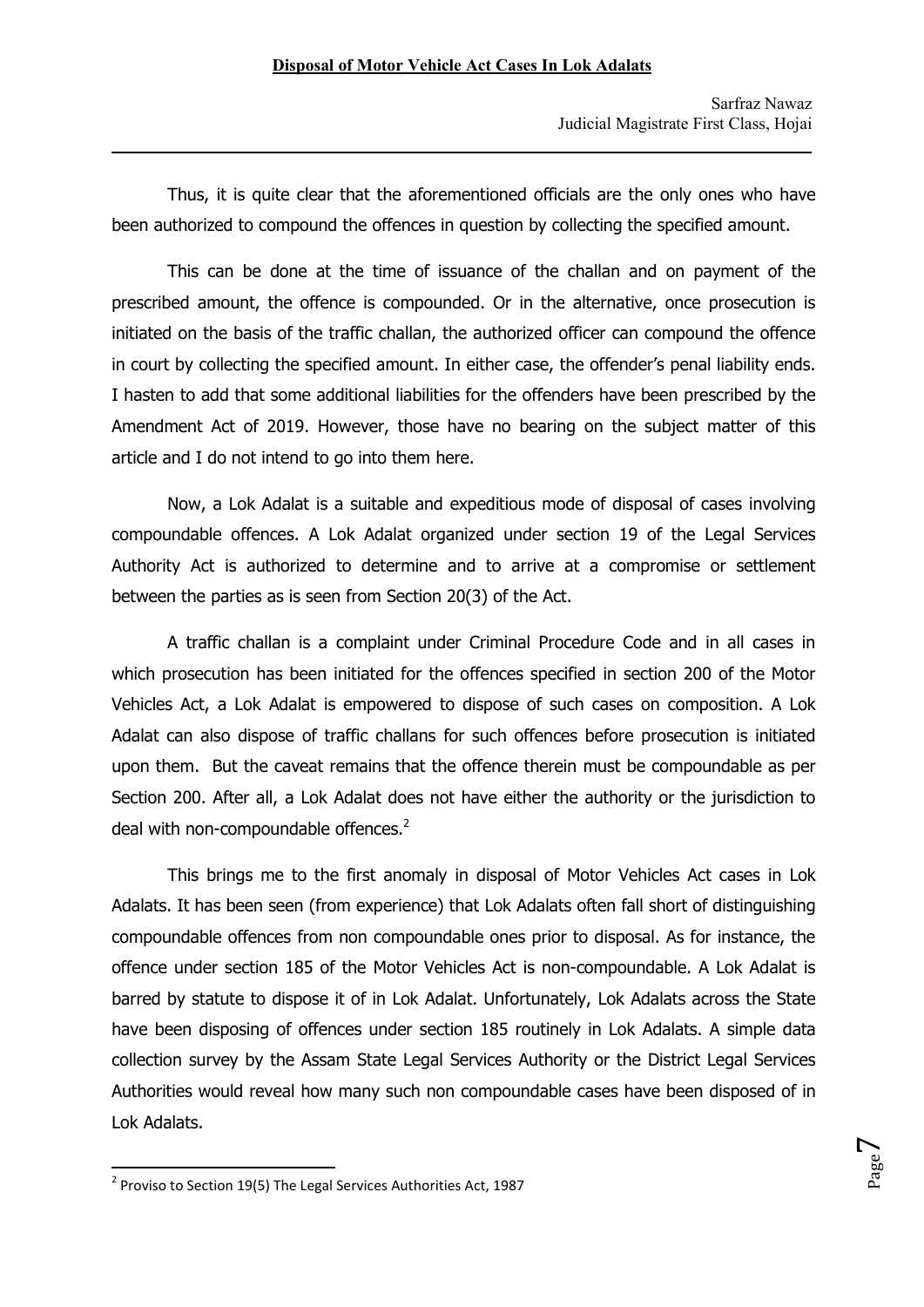$\overline{a}$ 

Now, even if this is brushed aside as an inadvertent mistake, the larger issue of disposal of Motor Vehicle Act cases in Lok Adalats remains subject to critique.

One must remember that compounding is a matter between the accused and the aggrieved. A Lok Adalat acts as a facilitator between the accused and the aggrieved. The role of the Lok Adalat is to give the seal of approval to a settlement arrived at between the aggrieved and the accused. But the consent of the aggrieved is a must for composition.

As I have already pointed out, only a selected few officials have been notified to compound offences under the Motor Vehicles Act. The list is exhaustive. So, the only way that Lok Adalats can dispose of compoundable offences under the Motor Vehicles Act is if the offender (in person or through pleader) appears and pays the prescribed sum of money and any of the notified officers on acceptance of the notified amount compounds the offences.

But has any one of the officials authorized *vide* Notification No.TMV.250/2019/67 dated 23.09.2019 (or for that matter the superseded Notification No. TMV.293/99/48-A) ever remained present in a Lok Adalat for composition of the offences specified in Section 200 of the Motor Vehicles Act? Statutory prescriptions are required to be complied with in the manner provided. There can be no divergence from them. Lok Adalats cannot allow composition of the offences under the Motor Vehicles Act if any of the notified officers do not remain present during the Lok Adalat for the purpose of composition.

It is extremely unfortunate that though the normal perception is that traffic violators deposit the fine in Lok Adalat and the offences get compounded, the actual practice is quite different. Lok Adalats are routinely accepting pleas of guilt by the traffic violators and sentencing them with fines. What necessarily ensue are criminal convictions. Compositions, on the other hand, result in acquittals. Neither the Legal Services Authority Act nor any other statute has empowered a Lok Adalat to convict a person. This practice by Lok Adalats is *ex facie* illegal and it needs immediate correction.

I do concede that after the Amendment Act of 2019, this practice is going to get curtailed reasonably. The substantial increase in the fines will act as a deterrent for offenders to come forward and pay the fine voluntarily. There will be a substantial increase in trials.

Page  $\infty$